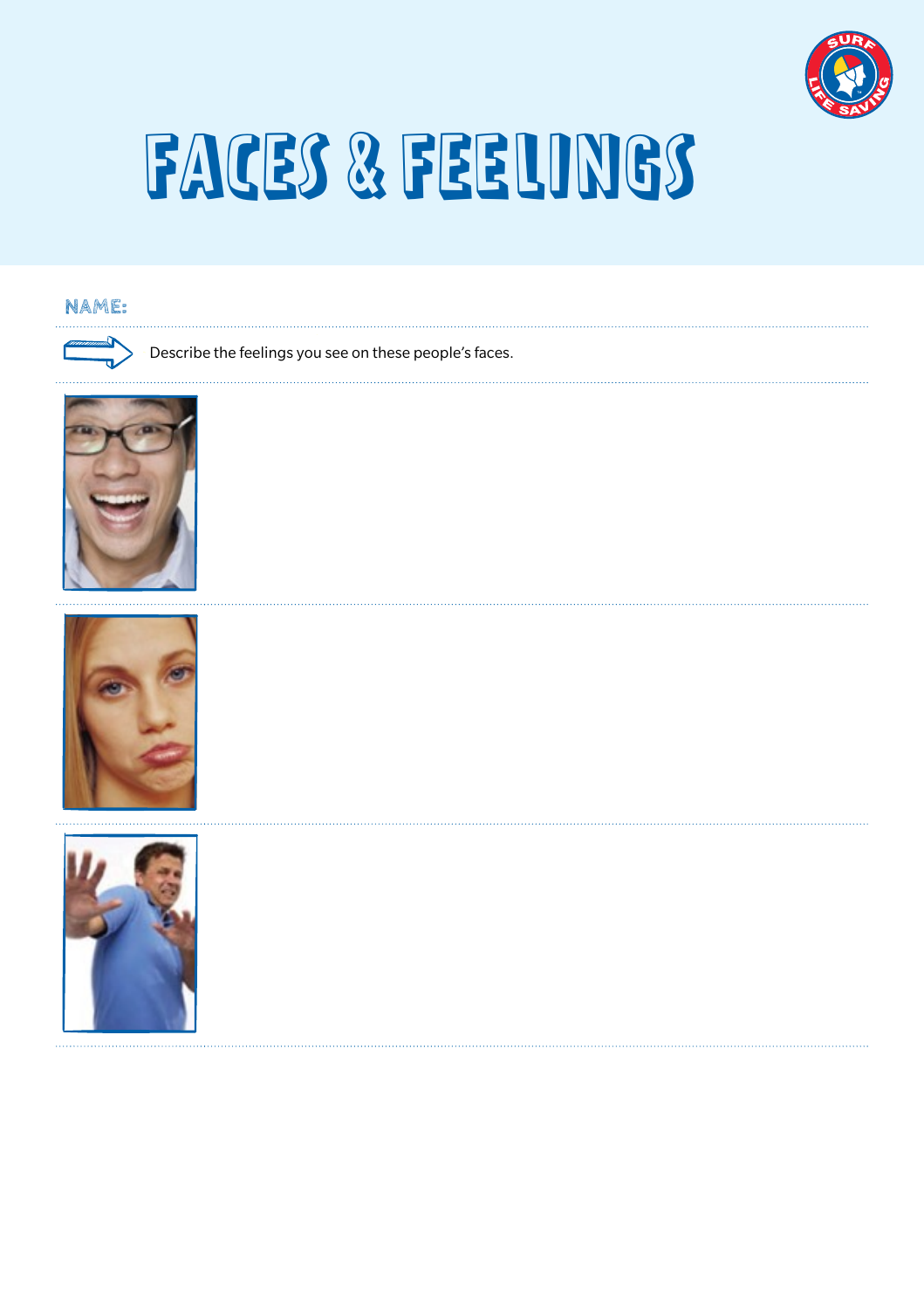

### SUNSMART

#### **NAME:**



Match the Sun Smart words to the picture by drawing a line from one to the other.













WRAP





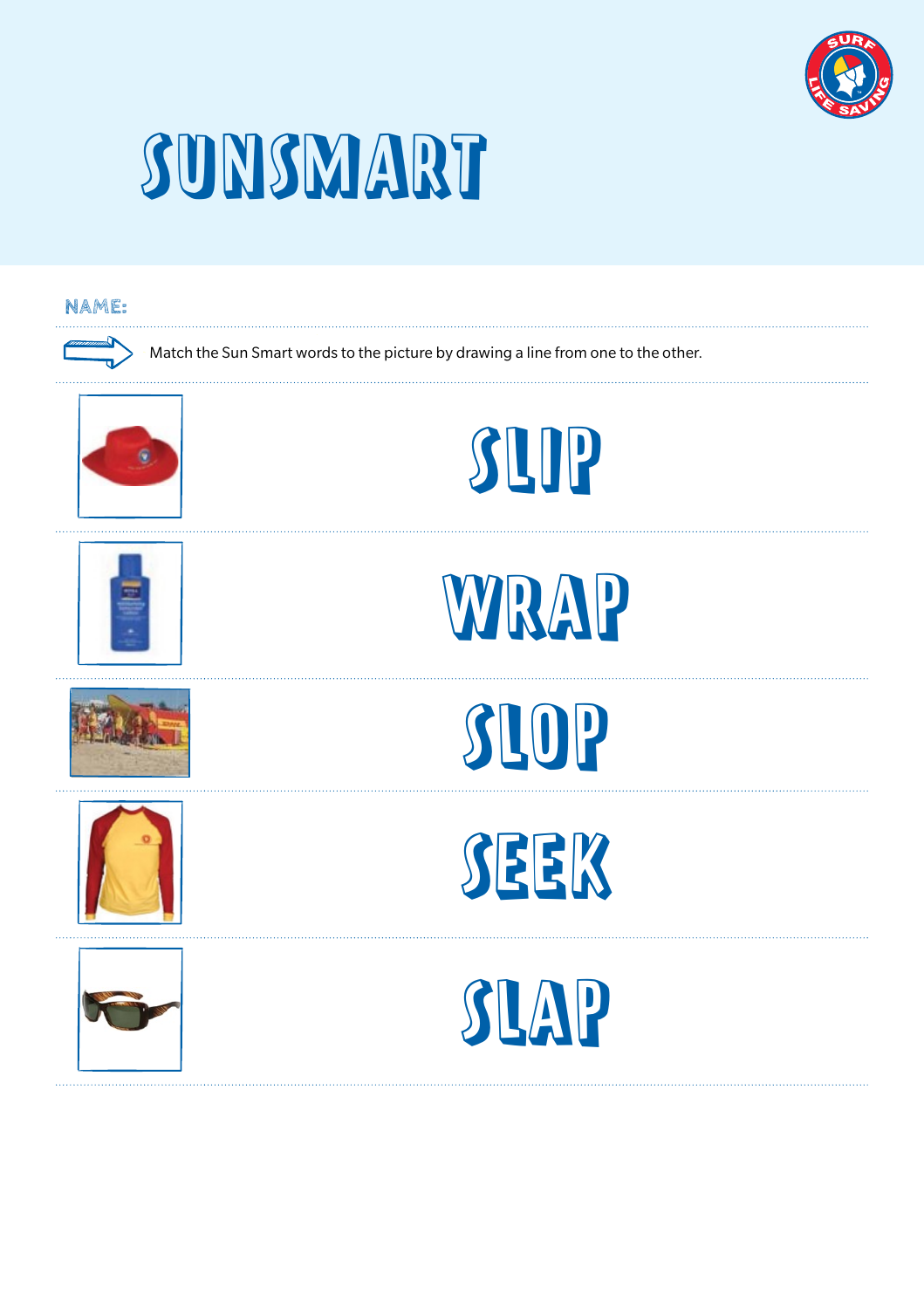



### **NAME:**

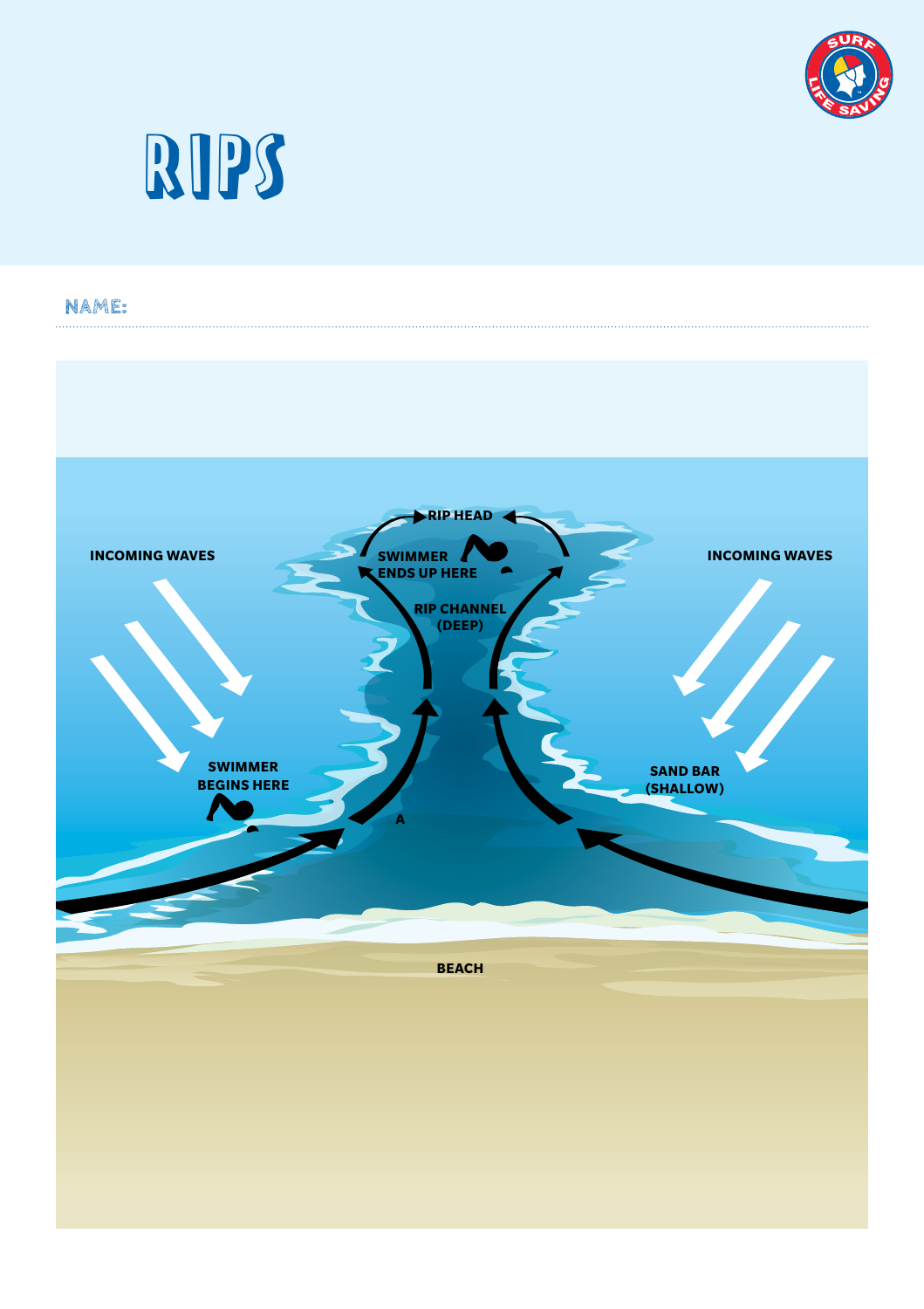

### SWIM BETWEEN THE FLAGS

#### **NAME:**

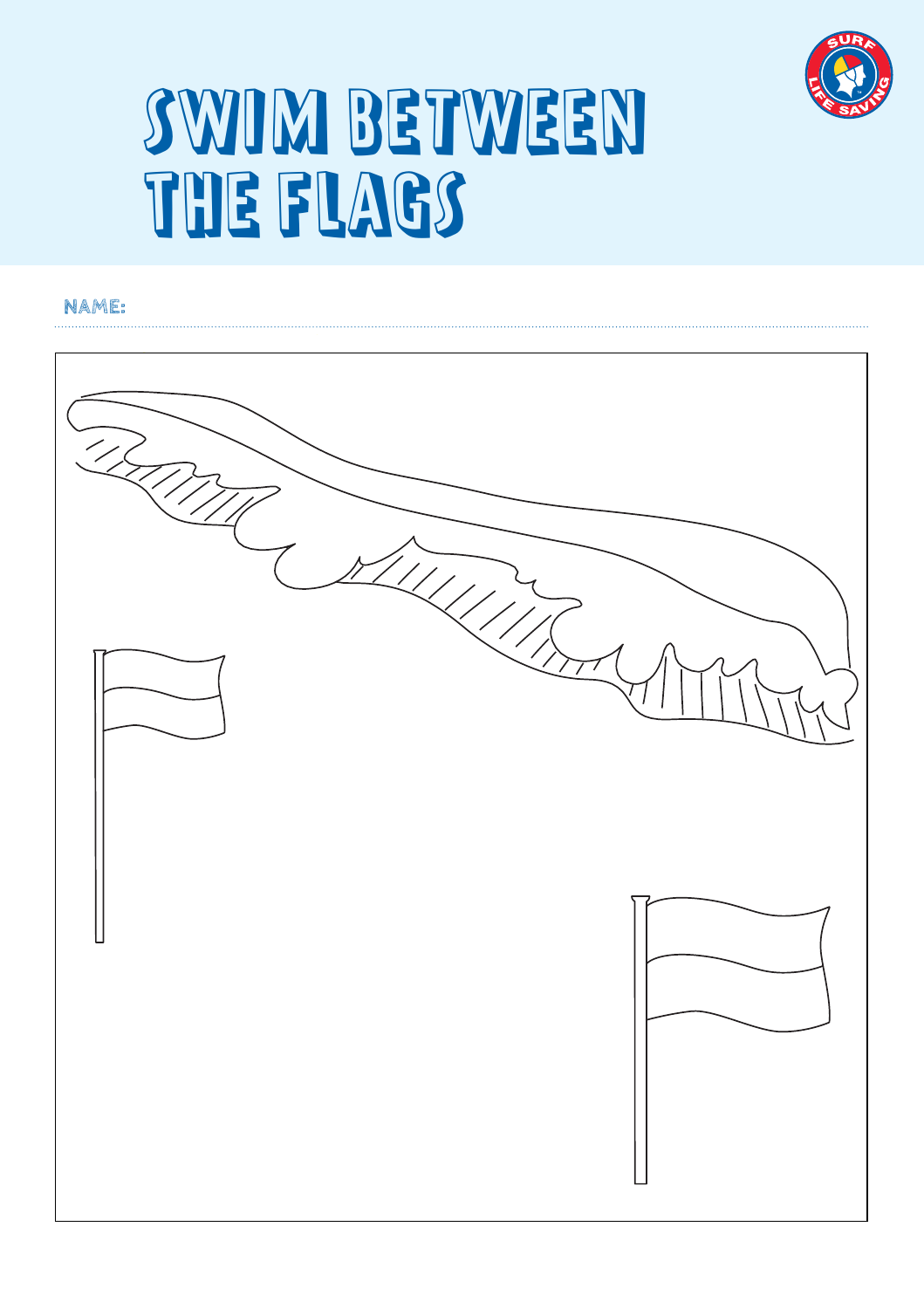

## MY HI FIVE

#### **NAME:**

Place your **hand** on the page and trace around it.

On each finger, write the name of an adult who you trust to be in your personal safety network.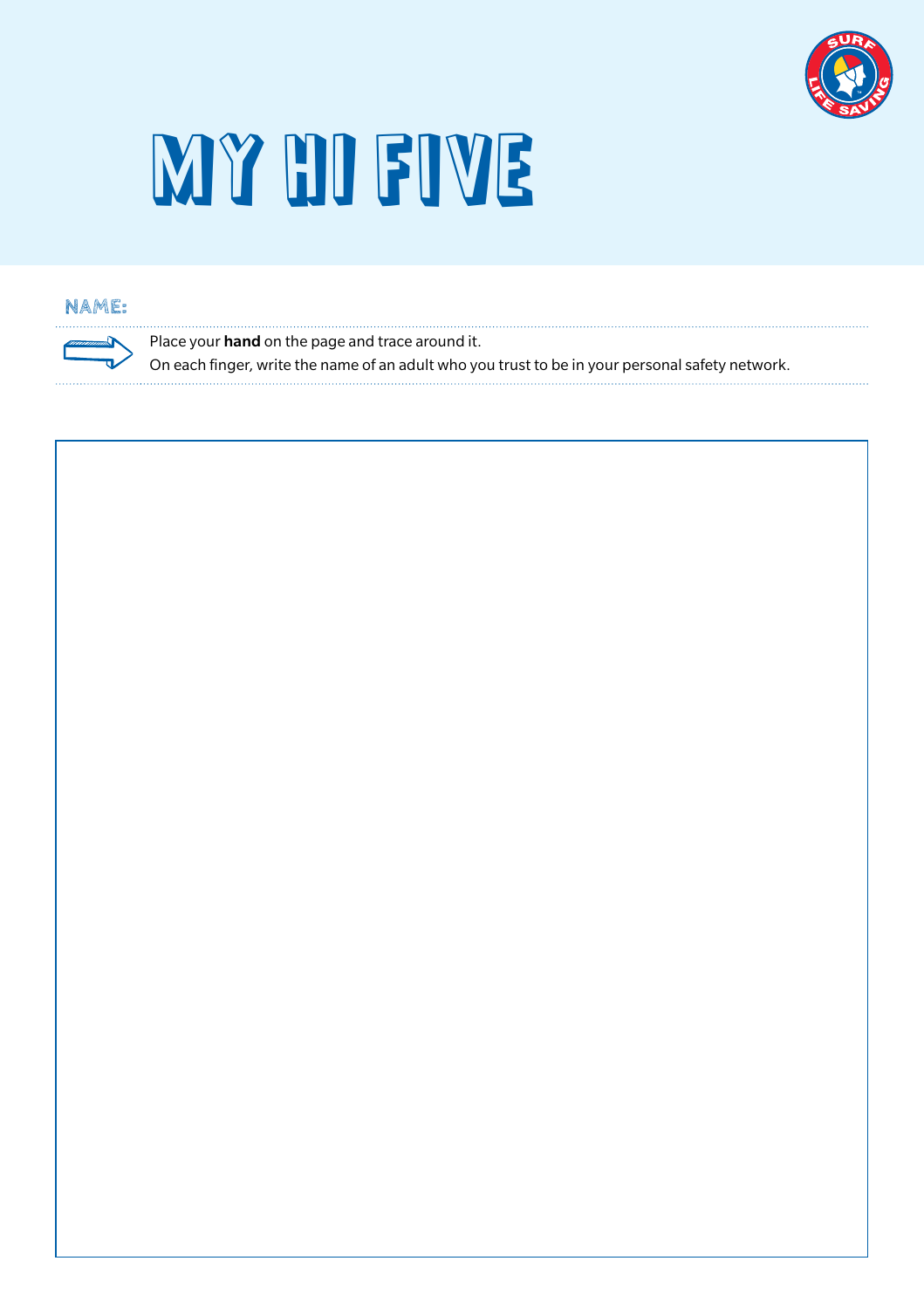



#### **NAME:**

Name the THREE (3) types of waves shown here.